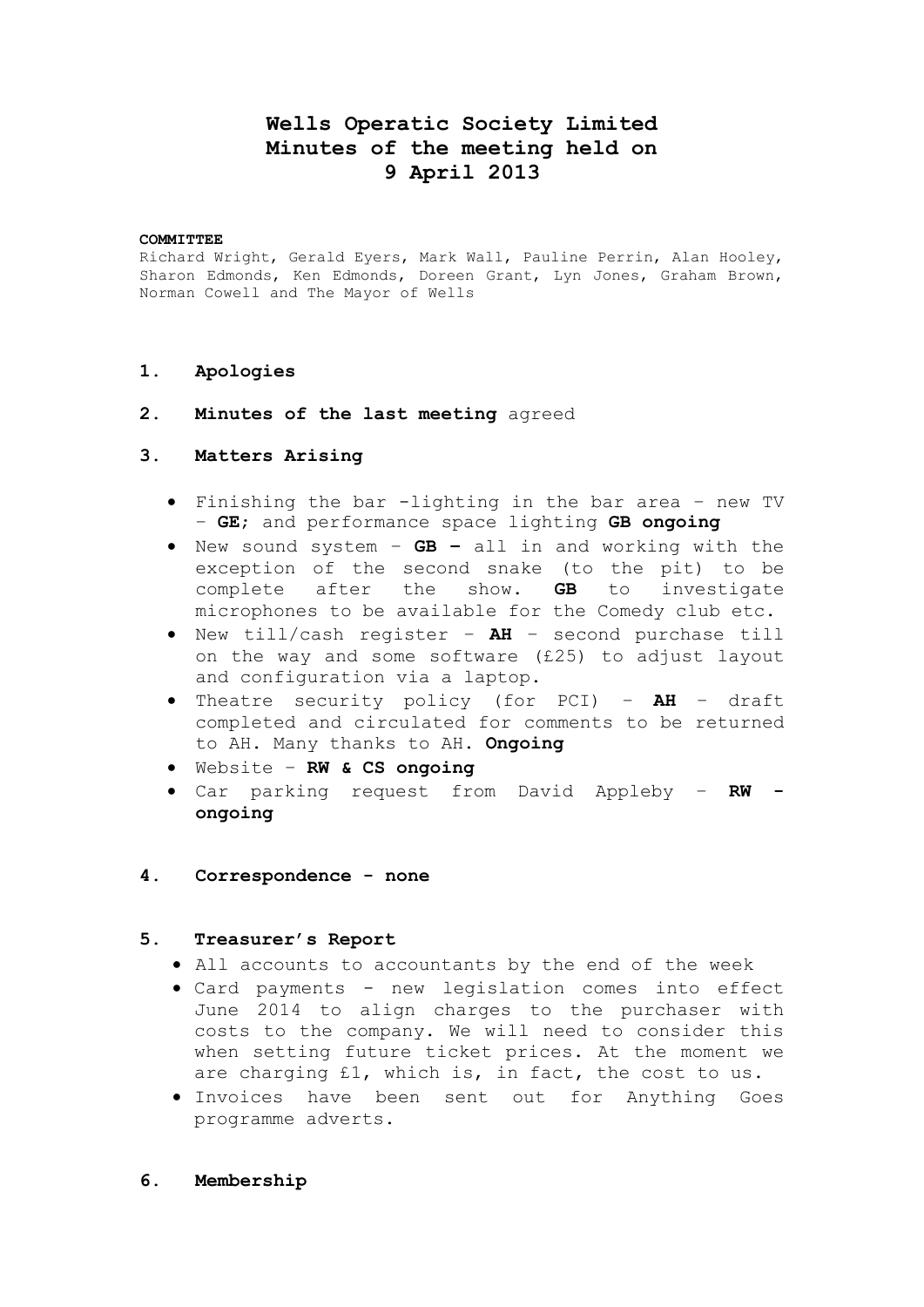- New members none
- Arrangements for Civic night **LJ** all in hand, LJ to talk to Marcel and FoH team.
- Dinner Dance May 10th 2013 **– AH** all in hand, tickets are beginning to be sold
- AGM  $24<sup>th</sup>$  May 2013 all in hand, details as last meeting, NODA awards, Roy Bevan Award and reports are being prepared. **RW** to remind membership that we need volunteers to join the committee.

# **7. Publicity**

All in hand for the next productions -**KE**

#### **8. Theatre Renovations**

- Long term plans for renovation, repair and maintenance – **MW & GE ongoing**
- Pit development fund and Arts Council support to follow up after the AGM.

# **9. Production/Trifold/Hire**

- Reading for **Endgame – 11th April**
- **Anything Goes – April 22 – 27 2013 – GE** directing and producing; **TE** – choreography, **Judy Neale** – Tap Choreography, MD – **Sheila Ross,** Programme & Publicity – **Vicky Orman**, Stage Manager – **David Papworth,** Costumes – **Louise Baker & Clara Bosque-Wiberg**, Lighting – **Rob Rodgers**, Sound – **Graham Brown,** Props – **Lesley Ricketts** & **Jill Stone**, Make-Up – **Helen & Julie Makin,** Prompt & AD – **DG,** Rehearsal Schedule – **Agreed**, Budget – **Agreed**, Ticket Price – **£12 & £9 no concessions Friday or Saturday**
- **Beauty & the Beast - May 29 – June 1–** Youth Theatre Show, **Sarah Neale –** Directing, **Nicky Hann –** Assistant Director and Producer, **Graham Brown –** Stage Manager, MD – **Sheila Ross,** Choreography – **Sarah Neale & Harriet Durston,** Programme & Publicity – **Sarah Kendall**, Lighting – **Adam Killy**, Set design – **Catherine Tucker,** Props - **?**, Prompt - **DG**, Make-Up – **Daisy Nicholson-Layley plus team,** Costumes – **Oonagh Michelmore,** Rehearsal Schedule – **Agreed**, Budget – **Agreed**, Ticket price – **£12 & £10**, Sponsorship – **Two sponsors £600**.
- **Mort** by Terry Pratchett **July 3 – 6 2013 –KE**  Directing, Producer – **Vicky Orman,** Stage Manager – **Charlie Watkins,** Costumes – **Sarah Briton,** Lighting – **Pete Ross,** Sound – **Adrian Mitchell,** Props – **Lesley Ricketts.** Budget – **Agreed**, Ticket Price **£9 and £7**, First Reading – **30 April**, Auditions – **2 May**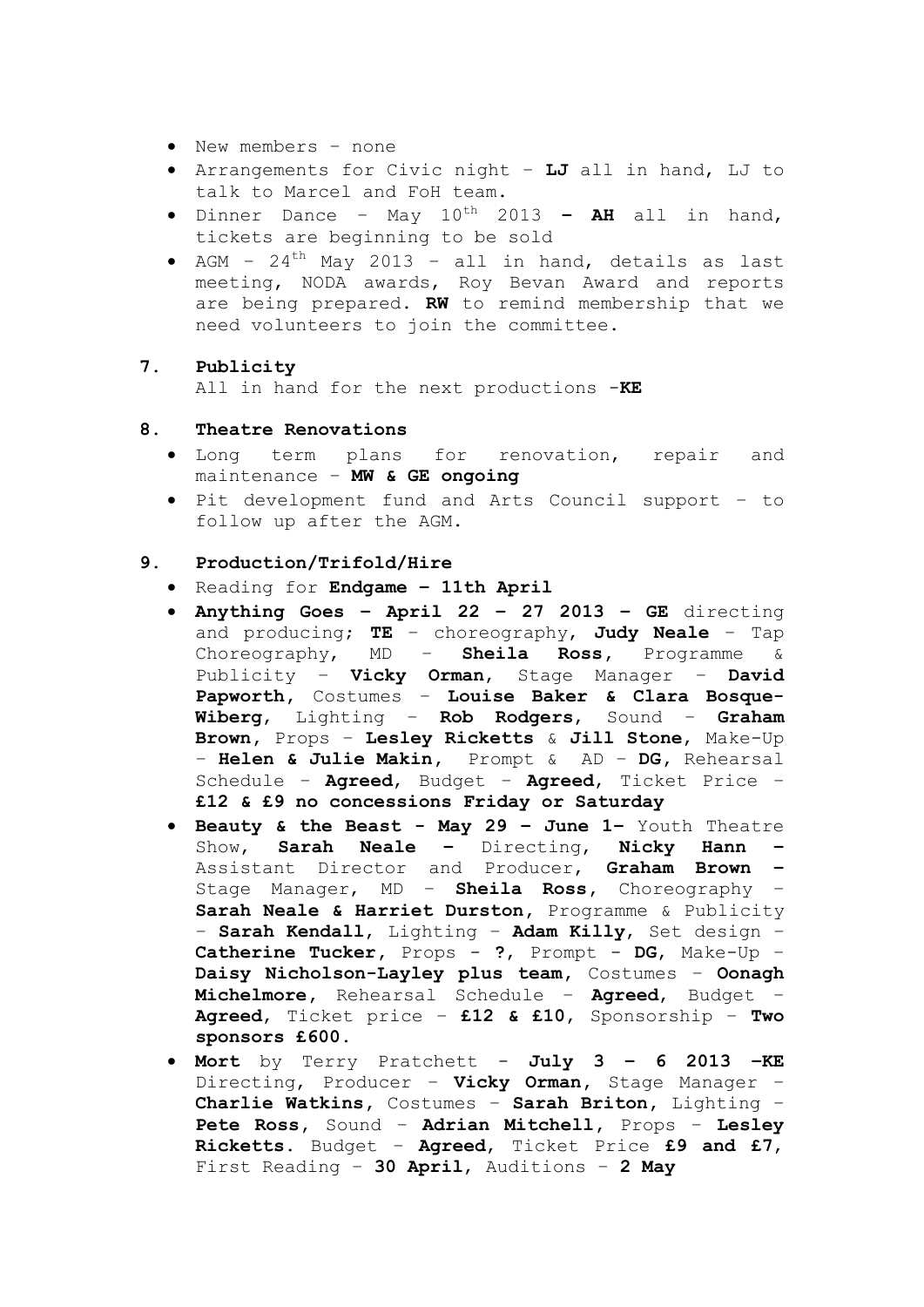- **Endgame (a workshop performance)- July 26 and 27 -** Director – **Maria Olteanu-Furze**, Producer – **DG,** SM – **Catherine Tucker,** lighting and sound – **Catherine Tucker.**
- **Pajama Game - September 11 – 14 2013 AH** Directing, Producer - **?**,**Sheila Ross –** MD, **Carol Applegate –** Choreography, Lighting – **GB,** Stage Manager – **Chris Spray**, Costumes – **Louise Baker**, Prompt – **Freda Brown**, Properties - **?**, Budget – **agreed**, Ticket price – **£12 & £9**, Rehearsal Schedule – **agreed**
- **Rumours** by Neil Simon **October 23 – 26 2013 – DG**  Director**, MW –** Set Design, Producer –? Stage Manager –? Costumes –? Lighting –? Sound –? Props –? Budget – to be agreed, Ticket Price to be agreed, First Reading – **Tuesday 9 th July**, Auditions – **Tuesday 16th July**
- **Goldilocks and the three Bears**  Pantomime **December 14 – 21 2013 –** Director – **SE,** MD - **Nick Barlow**, Producer - **Vicky Orman**, SM - **Charlie Watkins**, Costumes - **Sarah Briton** et al., Choreographer -?, Children's choreographer  $-?$ , Lighting  $- ?$ , Sound  $- ?$ Prompt - ? Properties - **?**, Budget – to be agreed, Ticket price – to be agreed, Rehearsal Schedule – to be agreed
- **February 2014** a play or 2?
- **Spring Show 7th-12th April 2014 – To be decided**
- **Summer Play 2nd -5 th July 2014 –** Lois Harbinson would like to direct and has made some suggestions including 2 Noel Coward plays and 'My Boy Jack, probably readings to take place before a decision is made.
- **Spring 2016 – Ken Edmonds** has suggested that we consider 'Kiss Me Kate' as this is the 400<sup>th</sup> year after Shakespeare's death. Other Shakespeare productions might also be considered for this year. **Ongoing.**

# **10. Training**

 **NODA Summer School** details have been posted to all the society

#### **11. Show Reviews**

- **A Midsummer Night's Dream**, Bristol Old Vic excellent and clever use of puppets, must see. **RW**
- **The Captain of Köpenick** (or) 'If you're going to put on a uniform, make sure it's not riddled with holes' at the National Theater's Olivier studio, very